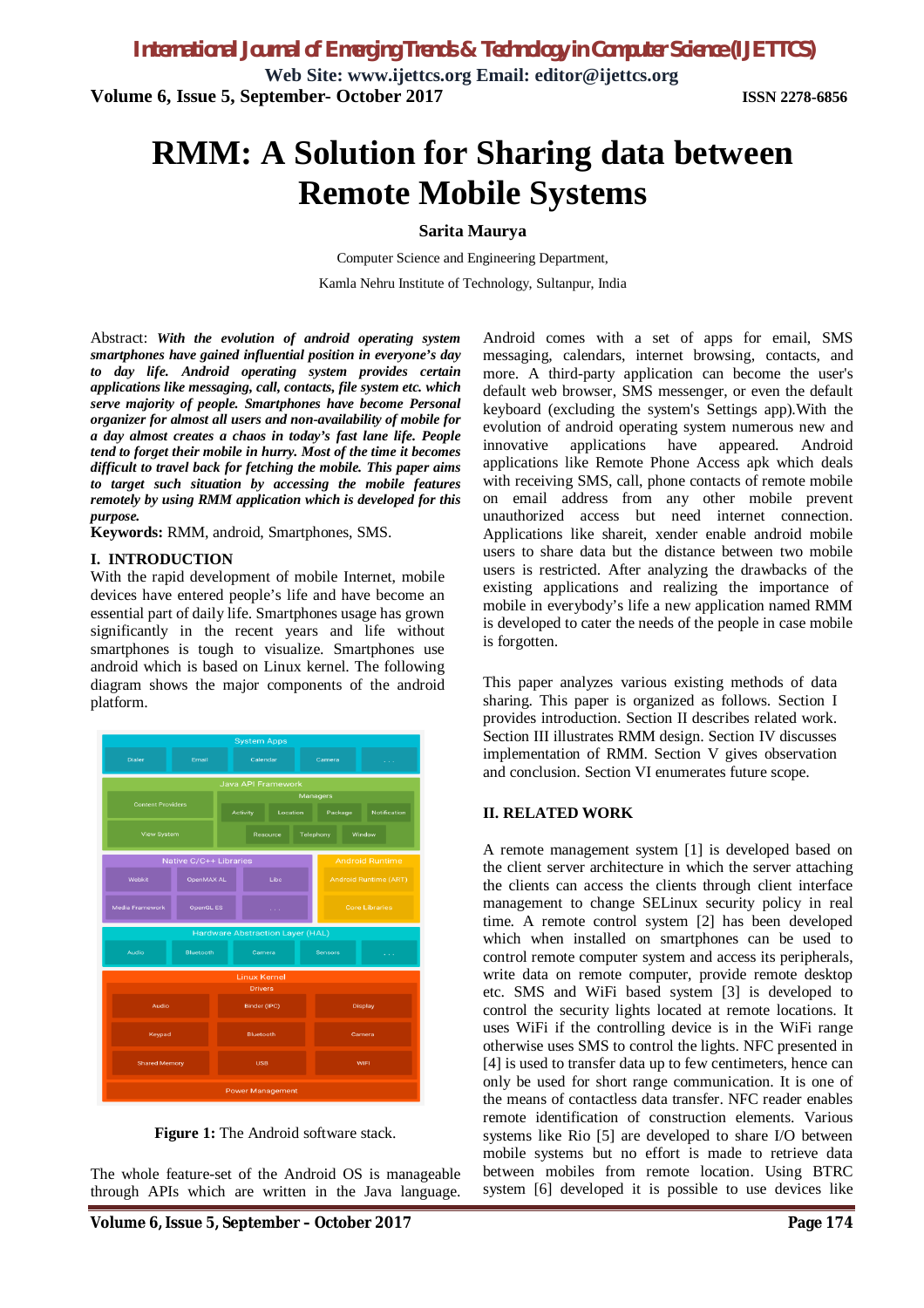**Web Site: [www.ijettcs.org](http://www.ijettcs.org) Email: [editor@ijettcs.org](mailto:editor@ijettcs.org)**

## **Volume 6, Issue 5, September- October 2017 ISSN 2278-6856**

#### mobile phones as remote control. A number of applications currently exist to allow a user to remotely access computer via notebook computer or web page. Rajicon system [7] has been developed to remotely access PC using cell phone. Various applications are developed using android [8, 9] but there is need to develop application which can remotely access schedules, call, SMS etc. without internet connection when needed.

#### **III. RMM DESIGN**

Using RMM application user is able to access necessary features (Calls, SMS, Phonebook, Appointments & Schedules, and Files etc.) of his mobile remotely and securely. To cater these needs of the user, it has been assumed that user has another Test mobile at the end where he will access these features. User is able to send RMM commands to his personal mobile to activate required RMM application using a password. Once the User's mobile with RMM application receives the RMM commands, it decodes and interpret the command. The user's mobile should then activate the requested feature and deactivate all the feature remotely once he doesn't require the RMM (Remote mobile management) services anymore.

Once RMM application gets activated, it enables accessing necessary features (Viz. Calls, SMS, Phonebook, Appointments & Schedules, and Files etc.) of remote mobile securely from any test mobile. RMM application allows user to deactivate all the feature remotely once he doesn't require the RMM services anymore. Functionality of RMM application is shown in the use case diagram shown in Figure 2.



**Figure 2:** Use case diagram showing functionality of the RMM application

User can authenticate any mobile (test mobile) to android mobile with RMM application installed on it by sending RMM command. On successful authentication RMM application is started. RMM application then send commands for accessing the features (Viz. Calls, SMS, Phonebook, Appointments & Schedules, and Files etc.) to test mobile. Using these commands user can access the required features of the mobile with RMM application on any mobile (called test mobile). Timeout functionality is implemented while accessing the features. After timeout test mobile has to authenticate itself to the RMM application again. Once everything is done user can deactivate RMM application by sending command from the test mobile.

#### **IV. RMM IMPLEMENTATION**

First time RMM application installed on android mobile when opened asks for setting password for security purpose which is saved in the RMM PASSWORD database. Snapshot is shown in Figure 3.



**Figure 3:** Snapshot showing setting of password in RMM application

Activities, Broadcast Receiver, objects, classes etc. provided by the android software development kit [5] are used.

#### Working of RMM application is as follows:

**i)** Security for accessing features in remote mobile is provided in RMM application by authentication which will be based on password which will be verified whenever a command (RMM\_ACTIVATE) for activating remote access features is received on remote mobile. RMM commands can be sent from any mobile (called Test mobile). On receiving RMM\_ACTIVATE command RMM application will ask for password. On receiving password RMM application on the remote mobile verifies the password set in the RMM PASSWORD database, if it matches correctly, then the below mentioned action takes place as shown in the flow chart: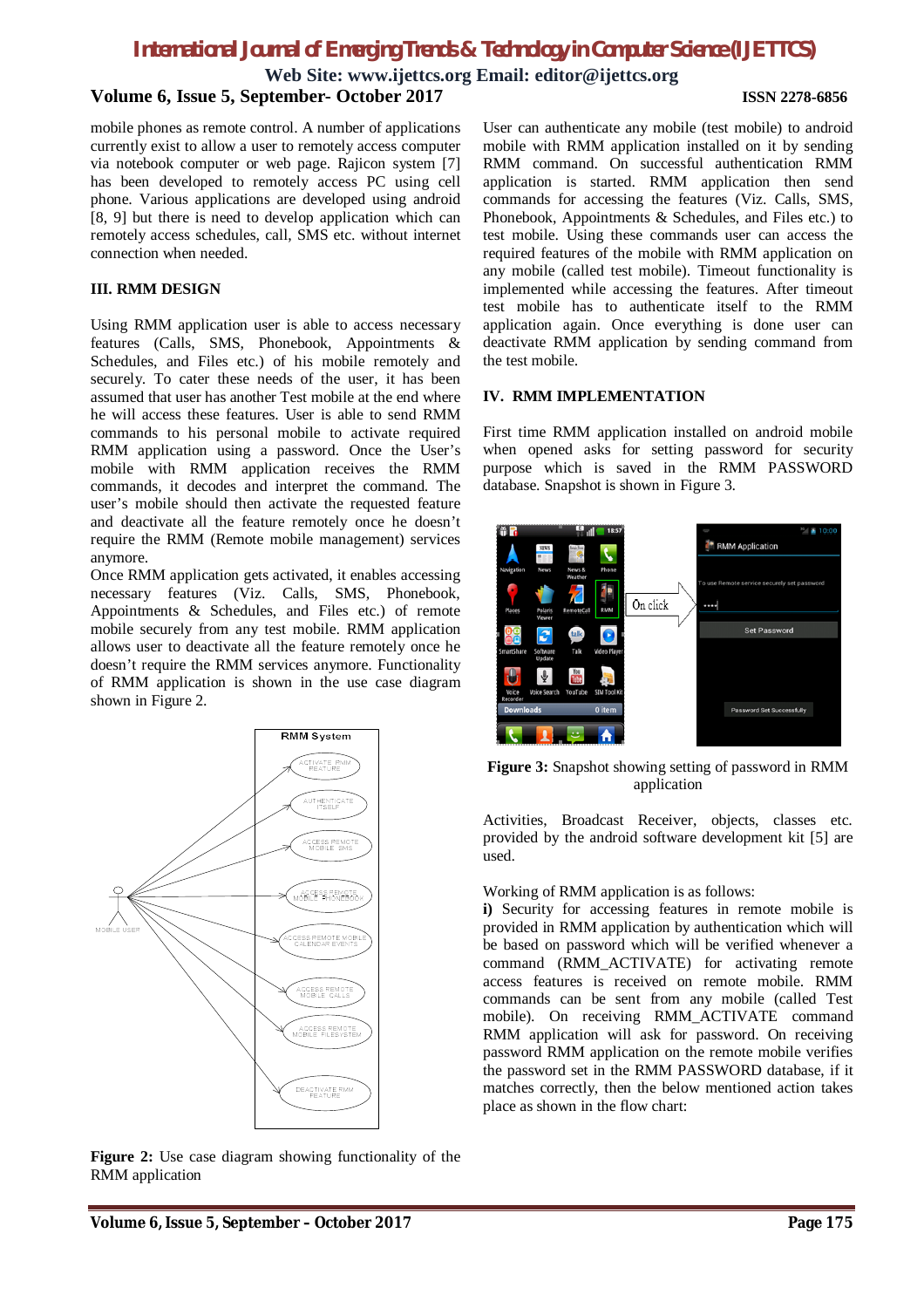**Web Site: [www.ijettcs.org](http://www.ijettcs.org) Email: [editor@ijettcs.org](mailto:editor@ijettcs.org) Volume 6, Issue 5, September- October 2017 ISSN 2278-6856**



**Figure 4:** Flow diagram– Steps taken on successful authentication of the test mobile by RMM application on the remote mobile.

On successful authentication mobile number is saved in the database and RMM application send the list of commands to the test mobile as shown in figure 5.



**Figure 5:** Snapshot showing sending of commands for remotely accessing various features

ii) Broadcast Receiver in RMM application continuously checks for any new SMS containing commands for accessing of RMM feature in the remote mobile. Commands shown in Table 1 are used for accessing the features of the remote mobile:

| <b>Table 1:</b> Commands for accessing features for remote |
|------------------------------------------------------------|
| mobile                                                     |

| <b>Command</b>                                               | <b>Function</b>             |
|--------------------------------------------------------------|-----------------------------|
| RMM ACTIVATE                                                 | To activate remote access   |
|                                                              | features on remote mobile   |
| RMM_SMS_< <na< td=""><td>To fetch sms from the</td></na<>    | To fetch sms from the       |
| ME>>                                                         | remote mobile received      |
|                                                              | from the particular NAME    |
|                                                              | or part of it               |
| RMM SMS < <nu< td=""><td>To fetch sms from the</td></nu<>    | To fetch sms from the       |
| MBER                                                         | remote mobile received      |
|                                                              | from the particular number  |
| RMM_SMS_< <dd< td=""><td>To fetch sms from the</td></dd<>    | To fetch sms from the       |
| /MM/YY>>                                                     | remote mobile received on   |
|                                                              | the particular date         |
| RMM PHONEBO                                                  | get the required<br>To      |
| OK < <name>&gt;</name>                                       | contact information of the  |
|                                                              | corresponding name from     |
|                                                              | the remote mobile to the    |
|                                                              | test mobile                 |
| RMM_CALENDA                                                  | To get all the calendar     |
| R << DD/MM/YY                                                | events on the given date    |
| >                                                            | from the remote mobile to   |
|                                                              | the test mobile             |
| RMM_CALL_< <c< td=""><td>To get all the calls from</td></c<> | To get all the calls from   |
| <b>ODEFORCALLFO</b>                                          | the remote mobile to the    |
| RWARDING                                                     | test mobile                 |
| RMM FILESYST                                                 | To get the required file    |
| <b>EM &lt;<filenam< b=""></filenam<></b>                     | from the remote mobile to   |
| E>>                                                          | the test mobile             |
| <b>RMM_DEACTIV</b>                                           | To deactivate remote        |
| <b>ATE</b>                                                   | of<br>the remote<br>access  |
|                                                              | mobile features by the test |
|                                                              | mobile                      |

iii) SMSReceiver class which continuously listens for new SMS containing RMM commands pass any RMM related SMS to SMSTracker which parse the RMM commands and redirect it to the appropriate code accessing the required feature of the remote mobile and respond to the test mobile. Processing for remote feature access on receiving SMS on the remote mobile by RMM application is shown in Figure 6.